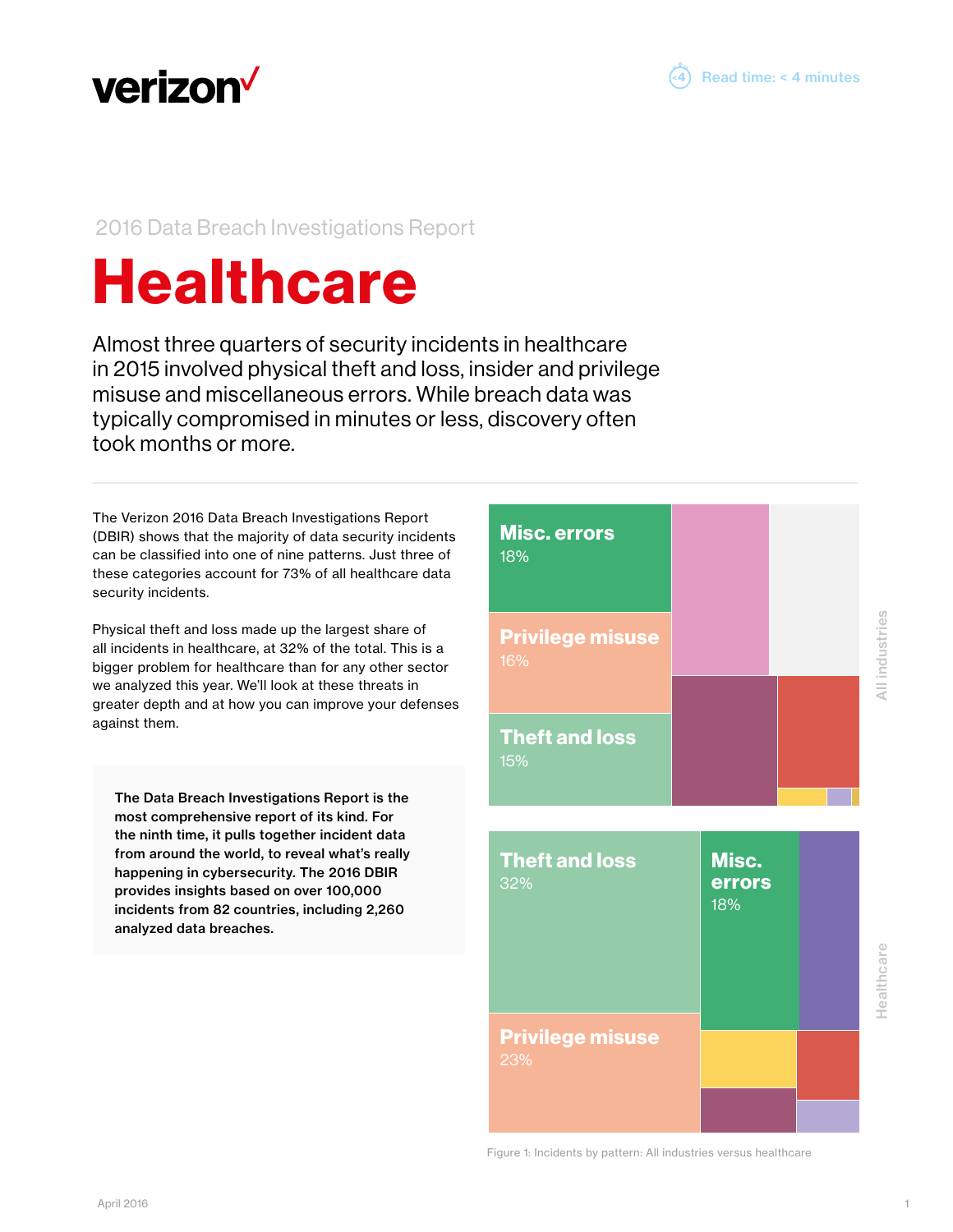# Highlights of the 2016 DBIR

Prioritizing your defenses means understanding the threats you face. The 2016 DBIR enables you to do just that by providing insights based on over 100,000 incidents, including 2,260 analyzed data breaches.

The story is of cybercriminals motivated by money exploiting unforced errors:

- 89% of breaches had a financial or espionage motive.
- 63% of confirmed breaches involved leveraging weak, default or stolen passwords.
- 30% of phishing messages were opened in 2015; and 12% of targets clicked on the malicious attachment or link.
- 85% of successful exploit traffic was from the top 10 vulnerabilities. The other 15% covered 900 vulnerabilities.

This year's DBIR again focuses on the nine incident patterns we first identified in 2014, which cover over 85% of incidents. Understanding them will help you disrupt the dynamics of cybercrime and decrease the attackers' ROI.

Managing risks involved in collecting and storing protected health information (PHI) is critical to protect your bottom line and customer [trust. The team behind the DBIR put PHI security](http://www.verizonenterprise.com/phi/)  under the microscope to help you identify threats and mitigate risks to your medical records. Read the Verizon 2015 Protected Health Information Data Breach Report.

Download the report

## Physical theft and loss



The physical theft and loss of assets is a big issue in healthcare, accounting for almost a third of all security incidents.

Physical theft of assets is a constant problem every year, across every industry. But the share of incidents it comprises in healthcare is larger than in any other industry in our dataset.

Stolen and lost information assets include laptops, desktops, mobiles, USB flash drives and paper documents. Looking across all sectors, theft of assets most commonly occurs in the victim's own work area (39%) or from the personal vehicle of the employee (34%). Despite this, the biggest risk in this category is from employees losing assets—that's 100 times more likely than theft.

### What can you do?

- Encrypt your data: If stolen devices are encrypted it's much harder for attackers to access the data.
- Train your staff: Developing security awareness in your organization is critical. Include education on physical security as part of your orientation and ongoing training of employees.
- Reduce use of paper: Cut down on printing. Establish data classification rules and create a company policy covering the printing and transportation of sensitive data.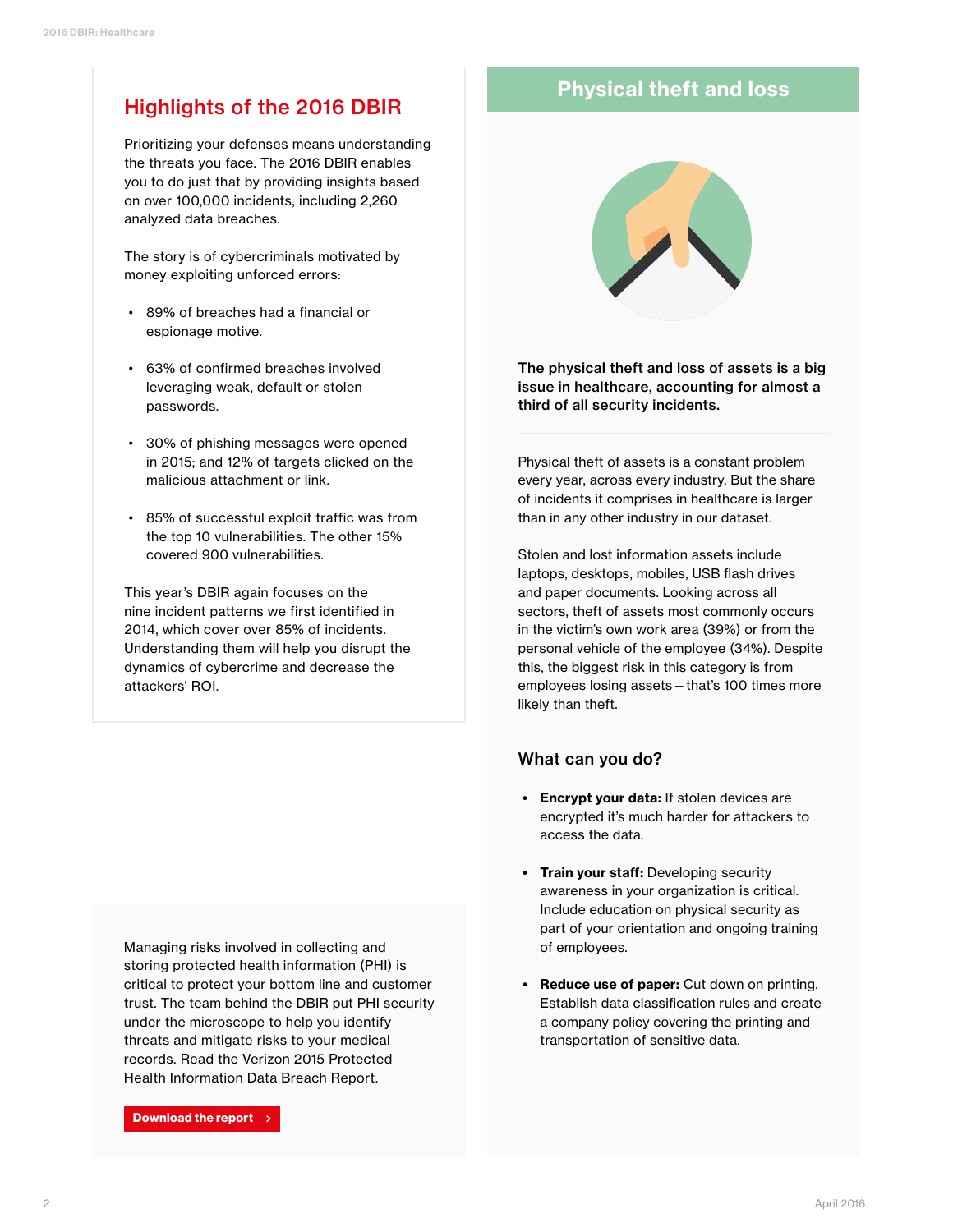# Insider and privilege misuse Miscellaneous errors



Insider and privilege misuse accounts for 23% of security incidents reported in healthcare in the 2016 DBIR—it accounts for 16% of security incidents across all sectors. And it's the leading cause of confirmed data breaches, where data was stolen, in healthcare.

Insider and privilege misuse is often carried out by disgruntled employees or ex-employees using their access rights to take confidential information for personal financial gain. But there are also cases of collusion of insiders with external third parties—and where business partners, such as vendors, misuse their privileged access.

### What can you do?

- Monitor user behavior: Put processes in place to track daily system usage particularly by anyone with access to data they could profit from, such as protected health information, personally identifiable information or financial account details.
- Track USB usage: Don't leave yourself in a position where you only find out that an employee has taken data after they've left.
- Know your data: To protect your data, you need to know what data you have, where it is, and who can access it. Where possible, restrict data access to those who really need it. Make sure to update your user accounts as soon as employees leave your organization or change job role.



The next on the list of incident patterns is miscellaneous errors, accounting for 18% of the total.

Many incidents were caused by employees sending emails or documents to the wrong recipient. There were also cases where information was published to an unintended audience (e.g. public disclosure).

Any loss of patient data or other sensitive information could have a negative impact on a healthcare organization's relationship with its patients, partners and the public.

Human error can never be completely eliminated, but in the majority of cases the likelihood of an error occurring can be significantly reduced using the right processes and controls.

### What can you do?

- Learn from your mistakes: Talk about errors. Keep a record of common mistakes and use them in training materials for security awareness.
- Map mistakes: Map the most common mistakes. With this data, establish effective controls to help minimize the frequency with which errors occur and mitigate the damage when they do take place.
- Dispose securely: When assets are ready for disposal, make sure that there is a documented procedure for wiping them before they are trashed or resold.